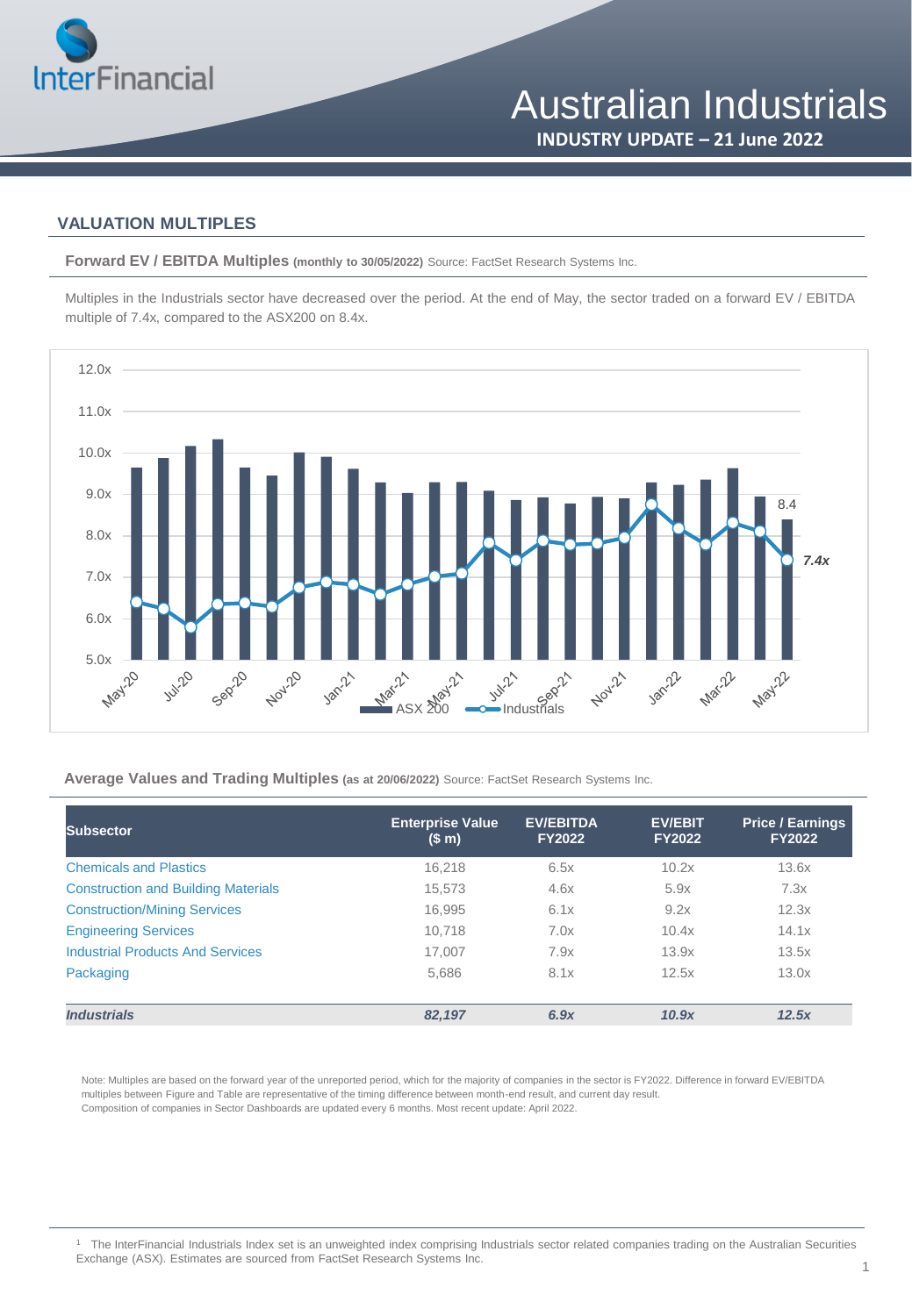

# Australian Industrials

**INDUSTRY UPDATE – 21 June 2022**

## **MERGER & ACQUISITION NEWS…**



Value: AUD 45.0 m

Peoplein Limited, a diversified Australian technology-enabled workforce management and staffing company, has entered in an agreement to acquire **FIP Group Holdings**, an Australian Workforce solution company. The acquisition will assist Peoplein in addressing critical labour shortages in Australia through the attraction, onshoring and employment at scale of workers from the Pacific Island under the Pacific Australia Labour Mobility (PALM) scheme.



## Value: Not Disclosed

Four architecture, engineering, construction and manufacturing companies, Australia-based **A2K Technologie**s, US-based **U.S. CAD**, UK-based **Cadline**, and India-based **Capricot** have joined forces to merge to form a EUR \$200m+ global powerhouse named **VinZero**.





#### Value: Not Disclosed

**Arrotex Pharmaceuticals** has acquired **Farmaforce** out of administration, saying that Farmaforce fits with Arrotex's growth plans. Farmaforce entered administration as part of **iQ Group Global** and brought in over AUD 11.6m in contract sales and marketing services





### Value: AUD 29.7 m

**Maas Group Holdings Limited** (MGH) has entered into a binding agreement to acquire **DPG Civil Limited** and its subsidiaries known as **GARDE**. The acquisition is highly complementary to MGH's existing civil construction and hire business (CCH) and expands the company's capabilities to in specialist infrastructure delivery. Due to the complementary nature of the deal, the acquisition is expected to generate significant synergies in the CCH and other MGH segments.



#### **Value:** AUD 15.0 m

**Superloop**, an Australian provider of connectiveity services, has entered into a conditional sale and purchase agreement to acquire **Acurus Holdings Limited**, an Australia-based white label and technology firm. The acquisition will allow Superloop to expand white label broadband relationships and generate profitable growth in its subscriber base.



#### Value: AUD 8.5 m

**Lion Rock Group**, a Hong Kong-based printing services provider, and Australia-based printing solutions and services provider **Left Field Printing Group**, have announced that **OPUS** has conditionally agreed to acquire **Ovato Limited's** book printing business and assets. OPUS, which will assume the target's liabilities, is an indirectly non-wholly owned subsidiary of Lion Rock and a wholly-owned subsidiary of Left Field.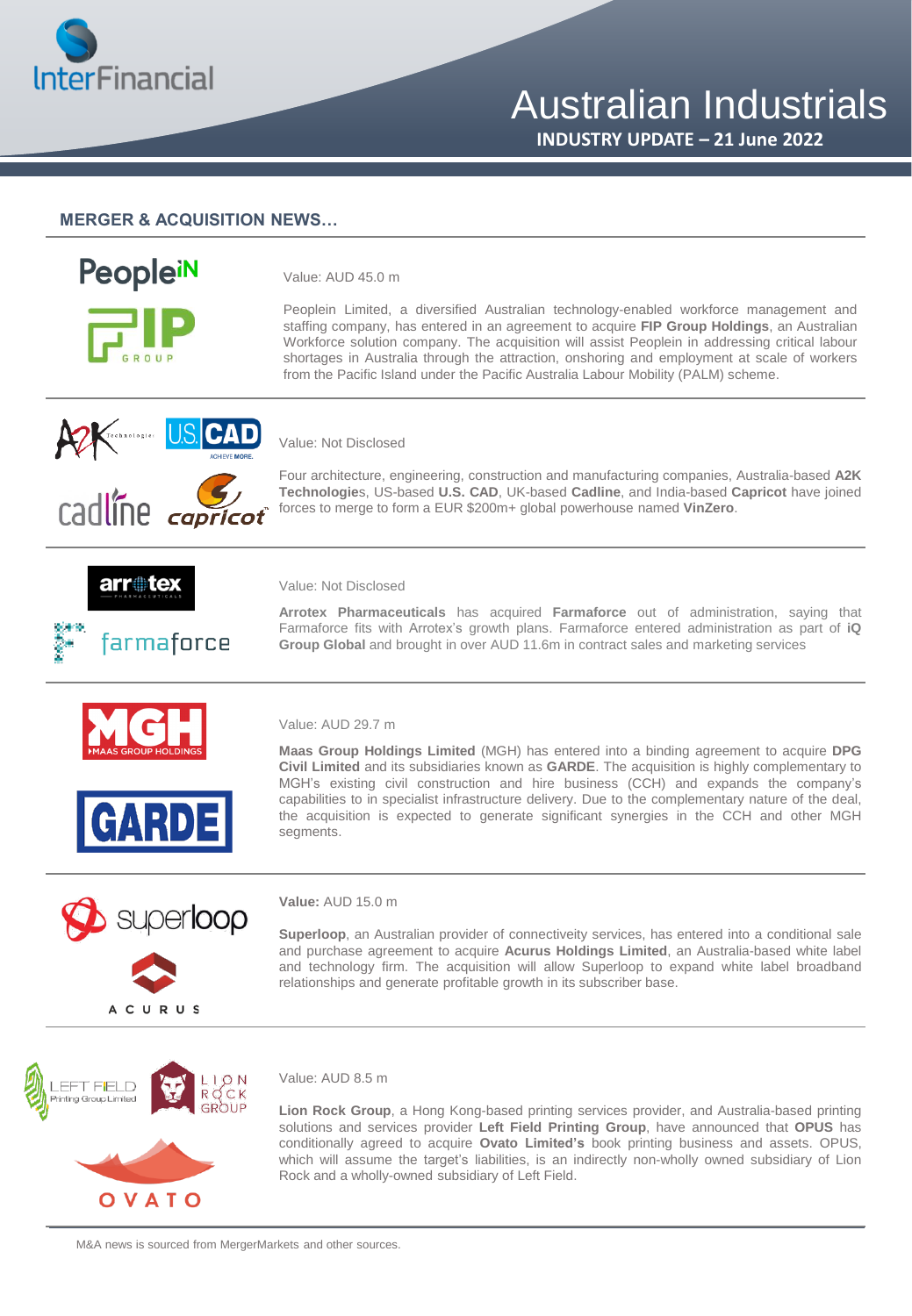

**INDUSTRY UPDATE – 21 June 2022**

## **SCUTTLEBUTT…**

- **Cleanaway Waste Management** is eyeing acquisitions for future growth across the value chain from collections to resource recovery. The company currently has a market capitalization of USD 4.3bn.
- **Go1,** an Australian corporate education content hub for on-demand training and resources, has raised over USD 100m in its latest funding round closed in May. Participants in the round included; **AirTree Ventures, Blue Cloud Ventures, Five Sigma, Madrona, Salesforce Ventures,** and **SoftBank Vision Fund 2.**
- Australia-based engineering and construction services firm **AusGroup Limited's** sale of **NT Port and Marine Limited** to **Adroit Capital Group** has been unable to finalise on the terms previously agreed in the non-binding term sheet.
- **Igneo Infrastructure Partners** is among parties preparing to bid for pallet pooling company **Loscam Australia**. Other potential bidders include private equity players such as **Pacific Equity Partners** and core-plus infrastructure investors.
- **BGC**, an Australia-based building materials business, is seeking indicative bids. Serval listed industry players are expected to bid for the business including **AdBri**, **CSR**, and **CRH**. **Wagners** is also among parties considering a bid.
- **CrescoNet**, an Australia-founded technology solutions provider for utilities, is actively looking for acquisitions to tap into growth opportunities in North America.
- **Close the Loop**, an Australian packaging and recycling business, is examining three possible complementary acquisitions with non-binding term sheets. One potential acquisition is in sustainable paper manufacturing and recycling whilst the others are in resource recovery and sustainable packaging.
- **Edge Ealy Learning**, an Australia-based childcare business, is looking to more than double its size through acquisitions and organic developments. Edge, majority owned by **HEAL Partners**, is aiming to increase its centres from 52 to 125.
- **Solace Sleep**, a privately held Australian bedding company, welcomes approaches from potential investors to accelerate its domestic growth.
- **Activ Group**, an Australian post-sale supply chain and sustainability solutions provider, is looking for growth capital from investors that could accelerate the company's go-to-market efforts.
- **IXOM**, the Australian chemical group, is preparing to launch a formal auction in July. IXOM's core operations in Australia and New Zealand make up 85% of the groups AUD 158.4m EBITDA.
- **Incitec Pivot Limited** intends to demerge its fertilisers business into a new stand-alone entity, **Incitec pivot Fertilisers Limited**. Post-separation, Incitec Pivot will become a new entity, **Dyno Nobel Limited**, which will remain listed on the ASX.
- **One Stop Warehouse**, an Australia-based rooftop solar business, is looking to raise growth capital. The company is looking for financing to enter into electric vehicle charging and expand into Europe.
- **Pact Group** is considering strategic options for its pooling and retail accessories business **Pact Reuse**. Pact Reuse is a leading reusable supply chain solutions provider which currently services the grocery sector in ANZ and the fashion retail sectors in ANZ, Europe and the USA.